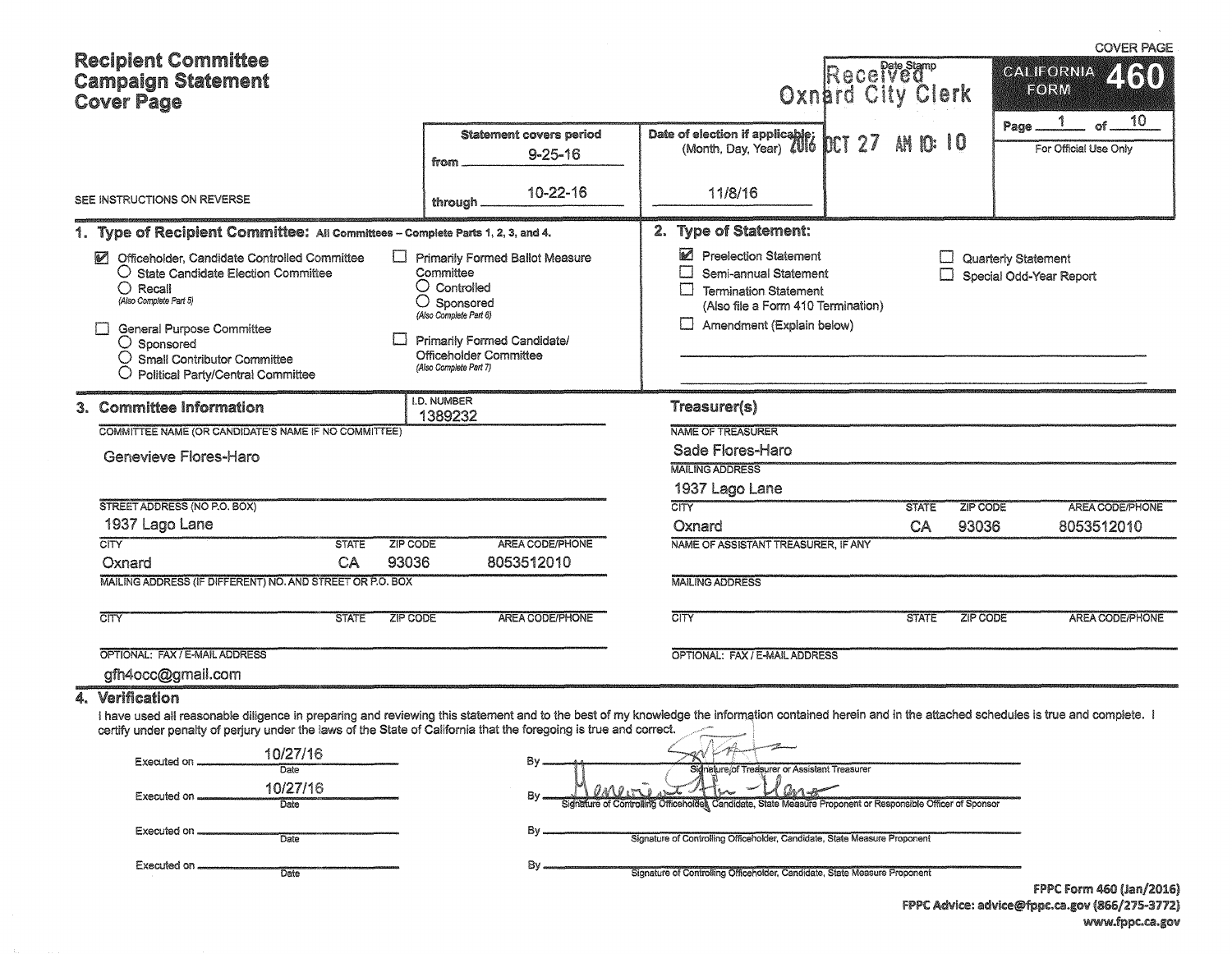## Recipient Committee Campaign Statement Cover Page - Part 2

COVER PAGE • PART 2 **CALIFORNIA** RI 74 I **EORM** 

Page  $2$  of  $10$ 

## 5. Officeholder or Candidate Committee

| NAME OF OFFICEHOLDER OR CANDIDATE                                          |                 |              |            |
|----------------------------------------------------------------------------|-----------------|--------------|------------|
| Genevieve Flores-Haro                                                      |                 |              |            |
| OFFICE SOUGHT OR HELD (INCLUDE LOCATION AND DISTRICT NUMBER IF APPLICABLE) |                 |              |            |
| <b>Oxnard City Council</b>                                                 |                 |              |            |
| RESIDENTIAL/BUSINESS ADDRESS (NO. AND STREET)                              | CITY            | <b>STATE</b> | <b>71P</b> |
| 1937 Lago Lane                                                             | Oxnard CA 93036 |              |            |

Related Committees Not Included in this Statement: List any committees not included in this statement that are controlled by you or are primarily formed to receive contributions or make expenditures on behalf of your candidacy.

| <b>COMMITTEE NAME</b>    |                              | <b>I.D. NUMBER</b>           |           |
|--------------------------|------------------------------|------------------------------|-----------|
| NAME OF TREASURER        |                              | CONTROLLED COMMITTEE?<br>YFS | <b>NO</b> |
| <b>COMMITTEE ADDRESS</b> | STREET ADDRESS (NO P.O. BOX) |                              |           |

| CITY                     | <b>STATE</b>                 | ZIP CODE           | AREA CODE/PHONE         |
|--------------------------|------------------------------|--------------------|-------------------------|
|                          |                              |                    |                         |
| <b>COMMITTEE NAME</b>    |                              | <b>I.D. NUMBER</b> |                         |
|                          |                              |                    |                         |
| NAME OF TREASURER        |                              |                    | CONTROLLED COMMITTEE?   |
|                          |                              |                    | <b>NO</b><br><b>YES</b> |
| <b>COMMITTEE ADDRESS</b> | STREET ADDRESS (NO P.O. BOX) |                    |                         |
|                          |                              |                    |                         |
| CITY                     | <b>STATE</b>                 | ZIP CODE           | AREA CODE/PHONE         |

## 6. Primarily Formed Ballot Measure Committee

| BALLOT NO. OR LETTER | <b>JURISDICTION</b> | <b>I SUPPORT</b><br><b>OPPOSE</b> |
|----------------------|---------------------|-----------------------------------|
|----------------------|---------------------|-----------------------------------|

Identify the controlling officeholder, candidate, or state measure proponent, if any.

NAME OF OFFICEHOLDER, CANDIDATE, OR PROPONENT

| OFFICE SOUGHT OR HELD | Í DISTRICT NO. IF ANY |
|-----------------------|-----------------------|
|                       |                       |

7. Primarily Formed Candidate/Officeholder Committee List names of officenology of the other committee is primarily formed.

| NAME OF OFFICEHOLDER OR CANDIDATE | OFFICE SOUGHT OR HELD | <b>SUPPORT</b><br>OPPOSE       |
|-----------------------------------|-----------------------|--------------------------------|
| NAME OF OFFICEHOLDER OR CANDIDATE | OFFICE SOUGHT OR HELD | <b>SUPPORT</b><br>OPPOSE<br>-3 |
| NAME OF OFFICEHOLDER OR CANDIDATE | OFFICE SOUGHT OR HELD | <b>SUPPORT</b><br>OPPOSE       |
| NAME OF OFFICEHOLDER OR CANDIDATE | OFFICE SOUGHT OR HELD | <b>SUPPORT</b><br>OPPOSE       |

Attach continuation sheets if necessary

FPPC Form 460 (Jan/2016) FPPC Advice: advice@fppc.ca.gov (866/275-3772) www.fppc.ca.gov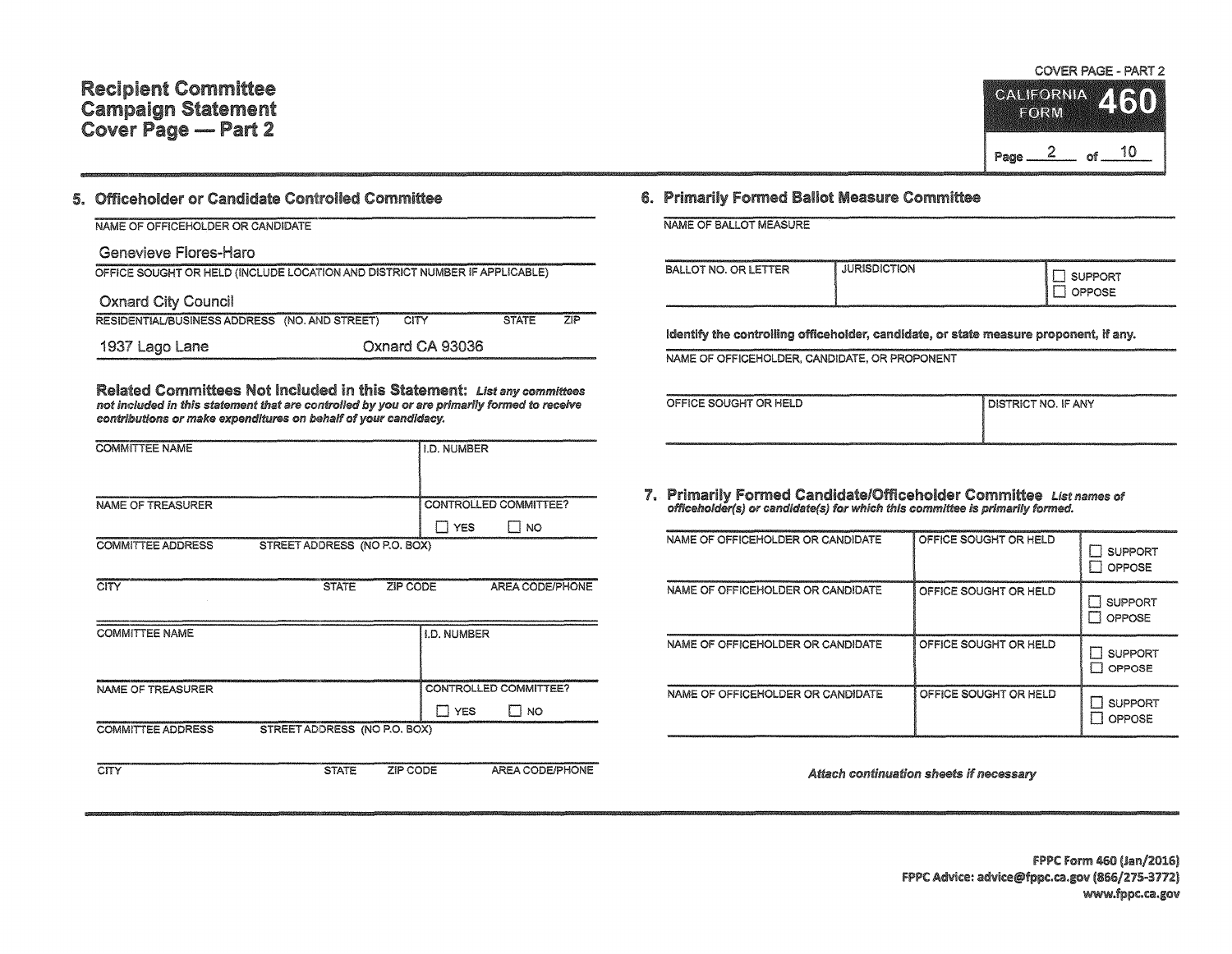| <b>Schedule A</b>                      |                                                                                                                                             | Amounts may be rounded                                                     |                                                                                                     | SCHEDULE A                                              |                                                                  |                                  |                                                             |  |
|----------------------------------------|---------------------------------------------------------------------------------------------------------------------------------------------|----------------------------------------------------------------------------|-----------------------------------------------------------------------------------------------------|---------------------------------------------------------|------------------------------------------------------------------|----------------------------------|-------------------------------------------------------------|--|
| <b>Monetary Contributions Received</b> |                                                                                                                                             |                                                                            | to whole dollars.                                                                                   | <b>Statement covers period</b><br>$9 - 25 - 16$<br>from |                                                                  | 460<br><b>CALIFORNIA</b><br>FORM |                                                             |  |
| SEE INSTRUCTIONS ON REVERSE            |                                                                                                                                             |                                                                            |                                                                                                     | through.                                                | $10 - 22 - 16$                                                   | Page                             | 10<br>۵f                                                    |  |
| <b>NAME OF FILER</b>                   |                                                                                                                                             |                                                                            |                                                                                                     |                                                         |                                                                  | I.D. NUMBER                      |                                                             |  |
|                                        | Genevieve Flores-Haro                                                                                                                       |                                                                            |                                                                                                     |                                                         |                                                                  | 1389232                          |                                                             |  |
| <b>DATE</b><br><b>RECEIVED</b>         | FULL NAME, STREET ADDRESS AND ZIP CODE OF CONTRIBUTOR<br>(IF COMMITTEE, ALSO ENTER I.D. NUMBER)                                             | <b>CONTRIBUTOR</b><br>CODE *                                               | IF AN INDIVIDUAL, ENTER<br>OCCUPATION AND EMPLOYER<br>(IF SELF-EMPLOYED, ENTER NAME<br>OF BUSINESS) | <b>AMOUNT</b><br><b>RECEIVED THIS</b><br>PERIOD         | <b>CUMULATIVE TO DATE</b><br>CALENDAR YEAR<br>(JAN. 1 - DEC. 31) |                                  | PER ELECTION<br>TO DATE<br>(IF REQUIRED)                    |  |
| 10/2/16                                | Laura Gallardo<br>3131 Isle Way<br>Oxnard, CA 93035                                                                                         | <b>⊘</b> IND<br>$\Box$ COM<br>Потн<br>$\Box$ PTY<br>$\square$ scc          | <b>Retired</b>                                                                                      | 100                                                     |                                                                  | 100                              |                                                             |  |
| 10/3/16                                | <b>UFCW Local 770</b><br>630 Shatto Place<br>Los Angeles, CA 90005<br>PAC#921242                                                            | $\square$ IND<br><b>MCOM</b><br>$\Box$ OTH<br>$\Box$ PTY<br>$\Box$ scc     |                                                                                                     | 3,000                                                   | 3,000                                                            |                                  |                                                             |  |
| 10/3/16                                | Latina's Lead<br>555 Capitol Mall., Suite 1425<br>Sacramento, CA 95814<br>PAC#891143                                                        | $\square$ IND<br><b>ZCOM</b><br>□отн<br>$\Box$ PTY<br>$\square$ scc        |                                                                                                     | 750                                                     |                                                                  | 750                              |                                                             |  |
| 10/4/16                                | <b>VCWPC</b><br>P.O Box 6603<br>Ventura, CA 93006<br>PAC#1338290                                                                            | $\square$ IND<br><b>Ø</b> COM<br>$\square$ отн<br>$\Box$ PTY<br>$\Box$ SCC |                                                                                                     | 1,000                                                   |                                                                  | 1,000                            |                                                             |  |
| 10/4/16                                | <b>CA Progress Fund</b><br>1990 N. California Blvd., Suite 1010<br><b>ATTN: Jerome Pandell</b><br>Walnut Creek, CA 94596. PAC# 1367782      | $\square$ IND<br><b>⊠</b> COM<br>$\square$ oth<br>$\Box$ PTY<br>$\Box$ scc |                                                                                                     | 500                                                     |                                                                  | 500                              |                                                             |  |
|                                        |                                                                                                                                             |                                                                            | <b>SUBTOTAL \$</b>                                                                                  | 5,350                                                   |                                                                  |                                  |                                                             |  |
|                                        | <b>Schedule A Summary</b>                                                                                                                   |                                                                            |                                                                                                     |                                                         |                                                                  | *Contributor Codes               |                                                             |  |
|                                        | 1. Amount received this period - itemized monetary contributions.                                                                           |                                                                            |                                                                                                     | 6,375                                                   |                                                                  | IND - Individual                 | <b>COM</b> - Recipient Committee<br>(other than PTY or SCC) |  |
|                                        | 2. Amount received this period - unitemized monetary contributions of less than \$100 \$                                                    |                                                                            |                                                                                                     | 1,428                                                   |                                                                  | PTY - Political Party            | OTH - Other (e.g., business entity)                         |  |
|                                        | 3. Total monetary contributions received this period.<br>(Add Lines 1 and 2. Enter here and on the Summary Page, Column A, Line 1.)TOTAL \$ |                                                                            |                                                                                                     | 7,803                                                   |                                                                  |                                  | SCC - Small Contributor Committee                           |  |

FPPC Form 460 (Jan/2016) FPPC Advice: advice@fppc.ca.gov (866/275-3772)<br>www.fppc.ca.gov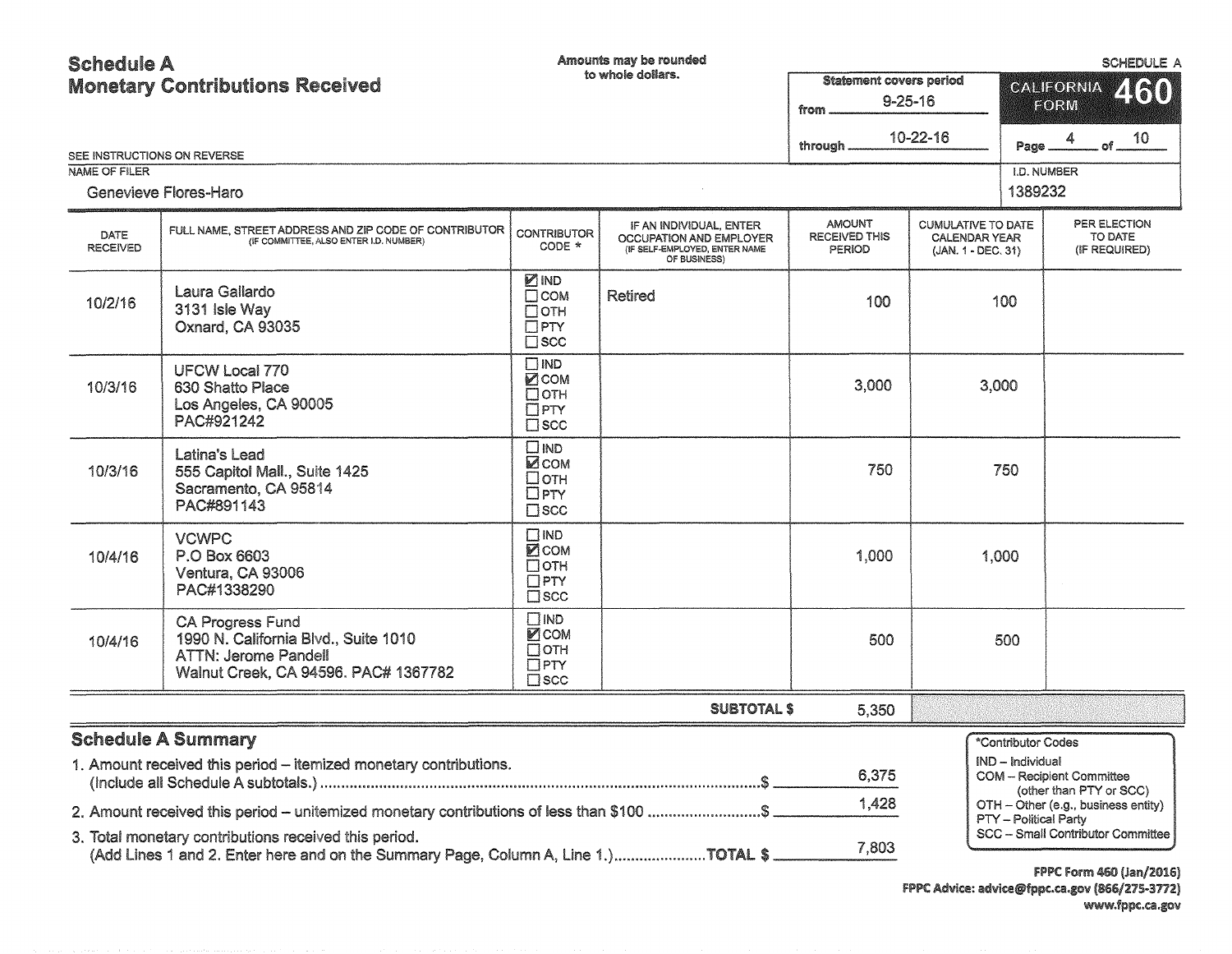| NAME OF FILER           | <b>Schedule A (Continuation Sheet)</b><br><b>Monetary Contributions Received</b>                | Amounts may be rounded<br>to whole dollars.                              |                                                                                                     | <b>Statement covers period</b><br>$9 - 25 - 16$<br>from<br>through | 10-22-16                                                                | Page $-5$<br><b>I.D. NUMBER</b> | <b>SCHEDULE A (CONT.)</b><br><b>CALIFORNIA</b><br><b>FORM</b><br>of $10$ | 460 |
|-------------------------|-------------------------------------------------------------------------------------------------|--------------------------------------------------------------------------|-----------------------------------------------------------------------------------------------------|--------------------------------------------------------------------|-------------------------------------------------------------------------|---------------------------------|--------------------------------------------------------------------------|-----|
| Genevieve Flores-Haro   |                                                                                                 |                                                                          |                                                                                                     |                                                                    |                                                                         | 1389232                         |                                                                          |     |
| DATE<br><b>RECEIVED</b> | FULL NAME, STREET ADDRESS AND ZIP CODE OF CONTRIBUTOR<br>(IF COMMITTEE, ALSO ENTER I.D. NUMBER) | <b>CONTRIBUTOR</b><br>$CODE *$                                           | IF AN INDIVIDUAL, ENTER<br>OCCUPATION AND EMPLOYER<br>(IF SELF-EMPLOYED, ENTER NAME<br>OF BUSINESS) | <b>AMOUNT</b><br><b>RECEIVED THIS</b><br><b>PERIOD</b>             | <b>CUMULATIVE TO DATE</b><br><b>CALENDAR YEAR</b><br>(JAN. 1 - DEC. 31) |                                 | PER ELECTION<br>TO DATE<br>(IF REQUIRED)                                 |     |
| 10/6/16                 | Cathy Murillo<br>809 W. Valerio St.<br>Santa Barbara, CA 93101                                  | <b>ZIND</b><br>$\Box$ COM<br>$\Box$ OTH<br>$\Box$ PTY<br>$\square$ scc   | <b>Councilmember Santa</b><br><b>Barbara</b>                                                        | 100                                                                |                                                                         | 100                             |                                                                          |     |
| 10/14/1                 | Monique Limon<br>1787 Tribute Rd., Suite Kyle<br>Sacrameno, CA 95815                            | <b>MIND</b><br>$\Box$ COM<br>□отн<br>$\Box$ PTY<br>$\Box$ scc            | <b>Trustee Santa Barbara</b><br><b>Unified S</b>                                                    | 125                                                                |                                                                         | 125                             |                                                                          |     |
| 10/15/1                 | Humberto Haro<br>1215 S. Saticoy Ave, Apt Q<br>Ventura, CA 93007                                | <b>MID</b><br>$\square$ COM<br>$\Box$ OTH<br>$\Box$ PTY<br>$\square$ scc | <b>Retired</b>                                                                                      | 100                                                                |                                                                         | 100                             |                                                                          |     |
| 10/18/1                 | Carla Castilla<br>437 Arroyo Del Mar<br>Camarillo, CA 93010                                     | <b>ZIND</b><br>$\square$ COM<br>Потн<br>$\Box$ PTY<br>$\square$ scc      | <b>District Director CA</b><br>state senate                                                         | 100                                                                |                                                                         | 100                             |                                                                          |     |
| 10/20/1                 | Julia Inyoue<br>942 Teakwood St<br>Oxnard, CA 93033                                             | <b>MIND</b><br>$\square$ COM<br>□отн<br>$\Box$ PTY<br>$\square$ scc      | <b>Retired</b>                                                                                      | 100                                                                |                                                                         | 100                             |                                                                          |     |
|                         |                                                                                                 |                                                                          | <b>SUBTOTAL \$</b>                                                                                  | 525                                                                |                                                                         |                                 |                                                                          |     |

\*Contributor Codes IND - Individual COM - Recipient Committee Com – Recipient Committee<br>
(other than PTY or SCC)<br>
OTH – Other (e.g., business entity)<br>
PTY – Political Party<br>
SCC – Small Contributor Committee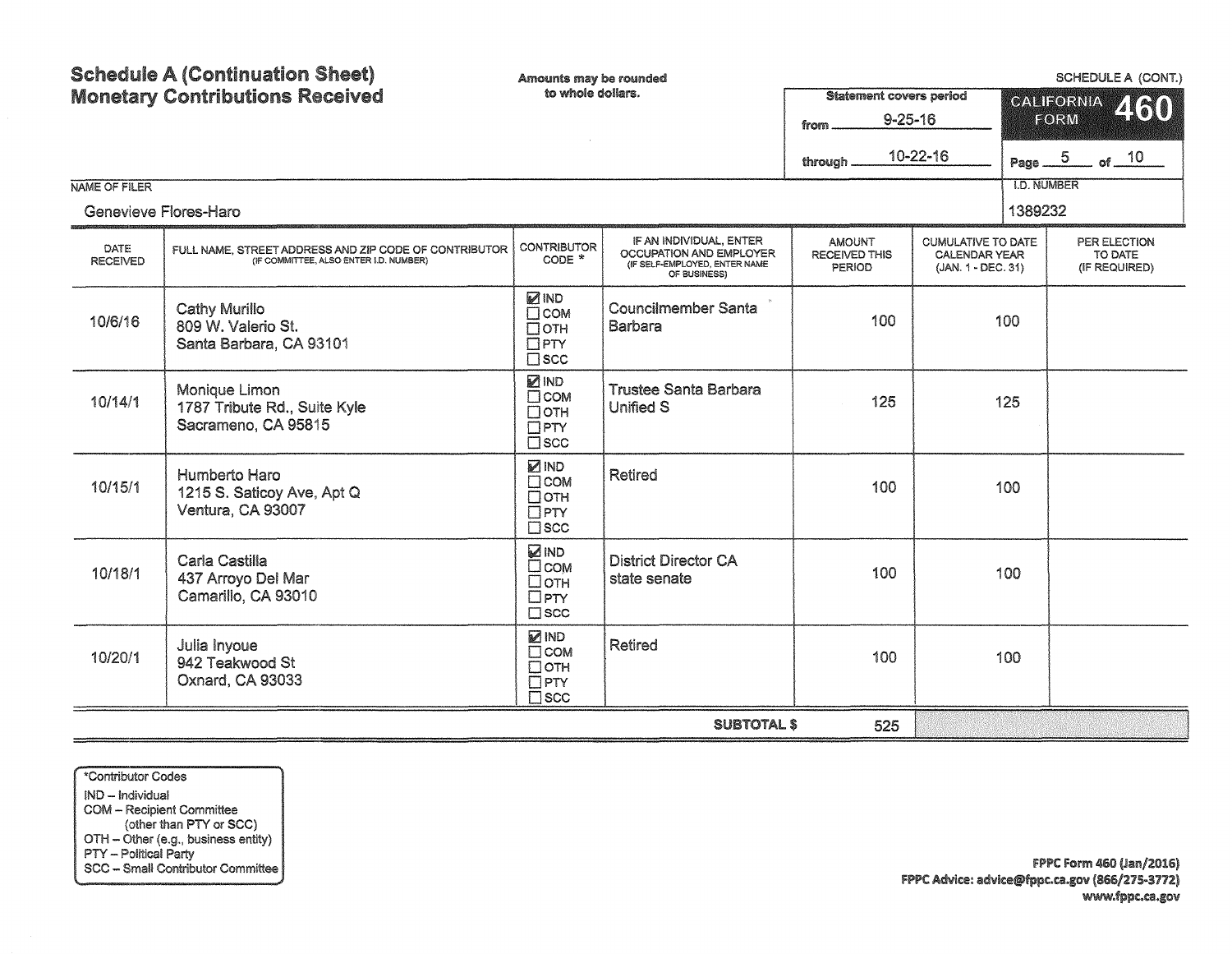|                                                                                                                                            |                                                                                                     | Amounts may be rounded                                                  |                                                               |                                                         |                                                                           |                                                              |                                            | <b>SCHEDULE B - PART 1</b>                                                                           |
|--------------------------------------------------------------------------------------------------------------------------------------------|-----------------------------------------------------------------------------------------------------|-------------------------------------------------------------------------|---------------------------------------------------------------|---------------------------------------------------------|---------------------------------------------------------------------------|--------------------------------------------------------------|--------------------------------------------|------------------------------------------------------------------------------------------------------|
| <b>Schedule B - Part 1</b>                                                                                                                 | <b>Statement covers period</b><br>to whole dollars.                                                 |                                                                         |                                                               | <b>CALFORNIA</b>                                        | 2160                                                                      |                                                              |                                            |                                                                                                      |
| <b>Loans Received</b>                                                                                                                      |                                                                                                     |                                                                         |                                                               |                                                         | from                                                                      | $9 - 25 - 16$                                                | EORM                                       |                                                                                                      |
| SEE INSTRUCTIONS ON REVERSE                                                                                                                |                                                                                                     |                                                                         |                                                               |                                                         | through                                                                   | 10-22-16                                                     | Page $\frac{7}{2}$ of $\frac{10}{2}$       |                                                                                                      |
| <b>NAME OF FILER</b>                                                                                                                       |                                                                                                     |                                                                         |                                                               |                                                         |                                                                           |                                                              | <b>I.D. NUMBER</b>                         |                                                                                                      |
| <b>Genevieve Flores-Haro</b>                                                                                                               |                                                                                                     |                                                                         |                                                               |                                                         |                                                                           |                                                              | 1389232                                    |                                                                                                      |
| FULL NAME, STREET ADDRESS AND ZIP CODE<br>OF LENDER<br>(IF COMMITTEE, ALSO ENTER I.D. NUMBER)                                              | IF AN INDIVIDUAL, ENTER<br>OCCUPATION AND EMPLOYER<br>(IF SELF-EMPLOYED, ENTER<br>NAME OF BUSINESS) | OUTSTANDING<br><b>BALANCE</b><br><b>BEGINNING THIS</b><br><b>PERIOD</b> | (D)<br><b>AMOUNT</b><br><b>RECEIVED THIS</b><br><b>PERIOD</b> | (c)<br><b>AMOUNT PAID</b><br>OR FORGIVEN<br>THIS PERIOD | OUTSTANDING<br><b>BALANCE AT</b><br><b>CLOSE OF THIS</b><br><b>PERIOD</b> | (e)<br>INTEREST<br><b>PAID THIS</b><br><b>PERIOD</b>         | U)<br><b>ORIGINAL</b><br>AMOUNT OF<br>LOAN | $\left( 9\right)$<br><b>CUMULATIVE</b><br><b>CONTRIBUTIONS</b><br>TO DATE                            |
| <b>Genevieve Flores-Haro</b><br>1937 Lago Lane<br>Oxnard, CA 93036                                                                         | <b>Associate Director</b><br>Mixteco                                                                | 250                                                                     | 0                                                             | $\Box$ PAID<br>$\square$ FORGIVEN                       | 250<br>0                                                                  | $\mathbf{0}$<br>$\frac{1}{2}$<br>RATE                        | 250                                        | CALENDAR YEAR<br>250<br>PER ELECTION <sup>**</sup>                                                   |
| †⊠ lND<br>$\Box$ COM $\Box$ OTH $\Box$ PTY $\Box$ SCC                                                                                      |                                                                                                     |                                                                         |                                                               |                                                         | $\circ$<br>11/30/16<br>DATE DUE                                           | 0                                                            | 8/17/16<br>DATE INCURRED                   |                                                                                                      |
|                                                                                                                                            |                                                                                                     |                                                                         |                                                               | $\Box$ PAID<br>S.<br><b>IT FORGIVEN</b>                 |                                                                           | RATE                                                         |                                            | CALENDAR YEAR<br>PER ELECTION**                                                                      |
| $\Box$ COM $\Box$ OTH $\Box$ PTY $\Box$ SCC<br>$T \square$ ND                                                                              |                                                                                                     |                                                                         |                                                               |                                                         | DATE DUE                                                                  |                                                              | DATE INCURRED                              |                                                                                                      |
|                                                                                                                                            |                                                                                                     |                                                                         |                                                               | $\Box$ PAID<br>$\Box$ FORGIVEN                          |                                                                           | <b>RATE</b>                                                  |                                            | CALENDAR YEAR<br>PER ELECTION**                                                                      |
| $\Box$ COM $\Box$ OTH $\Box$ PTY $\Box$ SCC<br><sup>T</sup> ITI IND                                                                        |                                                                                                     |                                                                         |                                                               |                                                         | DATE DUE                                                                  |                                                              | DATE INCURRED                              |                                                                                                      |
|                                                                                                                                            |                                                                                                     | SUBTOTALS \$                                                            | $0$ \$                                                        |                                                         | $0$ \$<br>$250$ \$                                                        | $\circ$                                                      |                                            |                                                                                                      |
| <b>Schedule B Summary</b>                                                                                                                  |                                                                                                     |                                                                         |                                                               |                                                         | $\Omega$                                                                  | (Enter (e) on<br>Schedule E, Line 3)                         |                                            |                                                                                                      |
| (Total Column (b) plus unitemized loans of less than \$100.)<br>†Contributor Codes<br>IND - Individual<br><b>COM</b> - Recipient Committee |                                                                                                     |                                                                         |                                                               |                                                         |                                                                           |                                                              |                                            |                                                                                                      |
| (Total Column (c) plus loans under \$100 paid or forgiven.)<br>(Include loans paid by a third party that are also itemized on Schedule A.) |                                                                                                     |                                                                         |                                                               |                                                         | OTH - Other (e.g., business entity)<br>PTY - Political Party              | (other than PTY or SCC)<br>SCC - Small Contributor Committee |                                            |                                                                                                      |
| Enter the net here and on the Summary Page, Column A, Line 2.                                                                              |                                                                                                     |                                                                         |                                                               |                                                         | (May be a negative number)                                                |                                                              |                                            |                                                                                                      |
| *Amounts forgiven or paid by another party also must be reported on Schedule A.<br>** If required.                                         |                                                                                                     |                                                                         |                                                               |                                                         |                                                                           |                                                              |                                            | <b>FPPC Form 460 (Jan/2016)</b><br>FPPC Advice: advice@fppc.ca.gov (866/275-3772)<br>www.fppc.ca.gov |